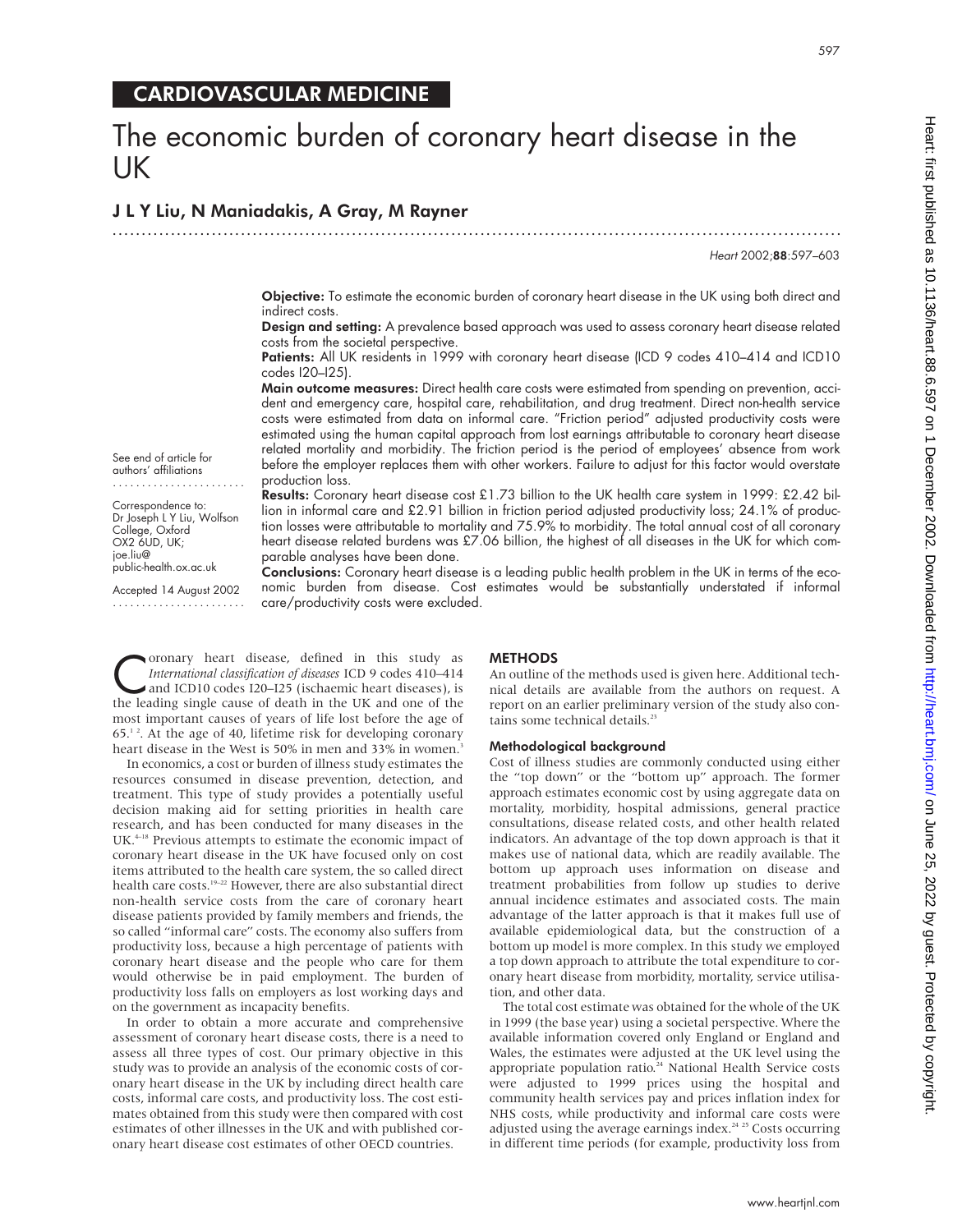| Age group<br>(years) | Prevalence of<br>doctor diagnosed<br>CHD in one year (%) | <b>Total UK population</b><br>with doctor diagnosed<br>CHD in one year | Prevalence of<br>ever having CHD<br>$(\%)$ | <b>Total UK</b><br>population ever<br>having CHD |  |
|----------------------|----------------------------------------------------------|------------------------------------------------------------------------|--------------------------------------------|--------------------------------------------------|--|
| Men                  |                                                          |                                                                        |                                            |                                                  |  |
| $16 - 24$            | 0.1                                                      | 3370                                                                   | 0.1                                        | 3770                                             |  |
| $25 - 34$            | 0.1                                                      | 4 6 9 0                                                                | 0.4                                        | 18760                                            |  |
| $35 - 44$            | 0.7                                                      | 28 000                                                                 | 0.9                                        | 36 000                                           |  |
| $45 - 54$            | 2.4                                                      | 90 480                                                                 | 4.3                                        | 162 110                                          |  |
| $55 - 64$            | 7.9                                                      | 224 360                                                                | 13.6                                       | 386 240                                          |  |
| $65 - 74$            | 10.0                                                     | 231 000                                                                | 20.2                                       | 466 620                                          |  |
| 75 and over          | 12.5                                                     | 182 500                                                                | 23.4                                       | 341 640                                          |  |
| All men              | 3.8                                                      | 764 800                                                                | 7.1                                        | 1 4 1 5 1 4 0                                    |  |
| Women                |                                                          |                                                                        |                                            |                                                  |  |
| $16 - 24$            | $\circ$                                                  | $\circ$                                                                | $\Omega$                                   | $\Omega$                                         |  |
| $25 - 34$            | $\mathbf{O}$                                             | Ω                                                                      | 0.3                                        | 13740                                            |  |
| $35 - 44$            | 0.3                                                      | 12 030                                                                 | 0.6                                        | 24 060                                           |  |
| $45 - 54$            | 1.1                                                      | 41 800                                                                 | 1.8                                        | 68 400                                           |  |
| $55 - 64$            | 4.4                                                      | 128 920                                                                | 6.3                                        | 184 590                                          |  |
| $65 - 74$            | 6.8                                                      | 211750                                                                 | 12.5                                       | 343 750                                          |  |
| 75 and over          | 11.1                                                     | 303 030                                                                | 18.4                                       | 502 320                                          |  |
| All women            | 2.8                                                      | 697 530                                                                | 4.6                                        | 1 136 860                                        |  |

each death) were discounted at the Treasury approved public sector rate of 6% per annum.

## Epidemiology of coronary heart disease

Various sources of epidemiological data on coronary heart disease from UK national health surveys and government statistics were used.<sup>1 2 26-32</sup> Prevalences and mortality rates from these studies were applied to the 1999 UK population to generate estimates of the numbers of coronary heart disease sufferers, coronary heart disease related general practice consultations, coronary heart disease related hospital admissions, and other relevant numbers needed for computing the cost of this disorder.

## Health service utilisation

The main health service related items used to prevent and treat coronary heart disease in the UK included the following:

- preventive care provided by general practice clinics
- health promotion activities provided by the NHS
- care provided by community health and social services
- accident and emergency care
- outpatient hospital care
- inpatient and day case hospital care
- cardiac rehabilitation services in hospital and community facilities
- drug treatment.

For preventive care provided by general practice, data on the consultation rates related to coronary heart disease were obtained from the fourth national study on morbidity and applied to the 1999 UK population to give an estimate of the number of coronary heart disease related consultations.<sup>27</sup> Direct estimates of the quantity of health promotion activities and the quantity of community health and social services were not available, so these were therefore estimated indirectly.

The total number of accident and emergency (A&E) attendances related to coronary heart disease was calculated by adding up the quantities of A&E episodes for acute myocardial infarction, acute coronary heart disease, subacute coronary heart disease, and old acute myocardial infarctions.20 28 We derived these estimates from hospital episode statistics and assumed first, that an A&E attendance occurred in 25% of individuals who died before being admitted as hospital inpatients, and second, that half of all

inpatient episodes of acute and subacute coronary heart disease and old myocardial infarction result in an A&E attendance.

The number of outpatient hospital attendances related to coronary heart disease was estimated by using coronary heart disease prevalence data from the *Health survey for England*, UK population data, and the difference in referral rates between coronary heart disease patients and all patients.<sup>24 26</sup> We assumed that half of the inpatient hospital episodes related to coronary heart disease were followed by at least one outpatient attendance. Numbers for inpatient hospital admissions and day case hospital admissions were obtained from hospital episode statistics.<sup>28</sup>

The number of hospital patients with coronary heart disease who completed cardiac rehabilitation programmes was obtained by the product of the completion rate of patients in such programmes (the drop out rate was estimated by Gray and colleagues <sup>31</sup>) and the numbers of individuals with coronary heart disease who had participated in these. The latter were derived from the product of the number of coronary heart disease hospital patients who survived from their hospital stay and the proportion of those patients who attended a rehabilitation programme.<sup>1 26 30 32</sup>

Data on the annual number of prescriptions used for the prevention and treatment of cardiovascular disease in England were obtained from the Department of Health.<sup>1</sup> These figures covered prescriptions made by pharmacists, doctors, and appliance contractors. A Department of Health report estimated that 48.9% of the prescriptions related to cardiovascular disease are for coronary heart disease.<sup>2</sup> The number of coronary heart disease related prescriptions was therefore obtained by adjusting the figure for cardiovascular disease related prescriptions accordingly.

#### Estimation of direct health care costs

Direct health care cost estimates were obtained by assessing the value of resources used by the NHS and other government services to prevent, detect, and treat coronary heart disease and to provide cardiac rehabilitation programmes. The resource quantities used in the health services were derived from the sources mentioned above. The following sources of unit cost information were used for the types of health care included in this study: Netten and colleagues' study for primary care,<sup>25</sup> the NHS Executive's finance manual for  $A&E$ care and hospital outpatient care,<sup>33</sup> the NHS Trust financial returns form 2 (TFR2) specialty specific costs per inpatient day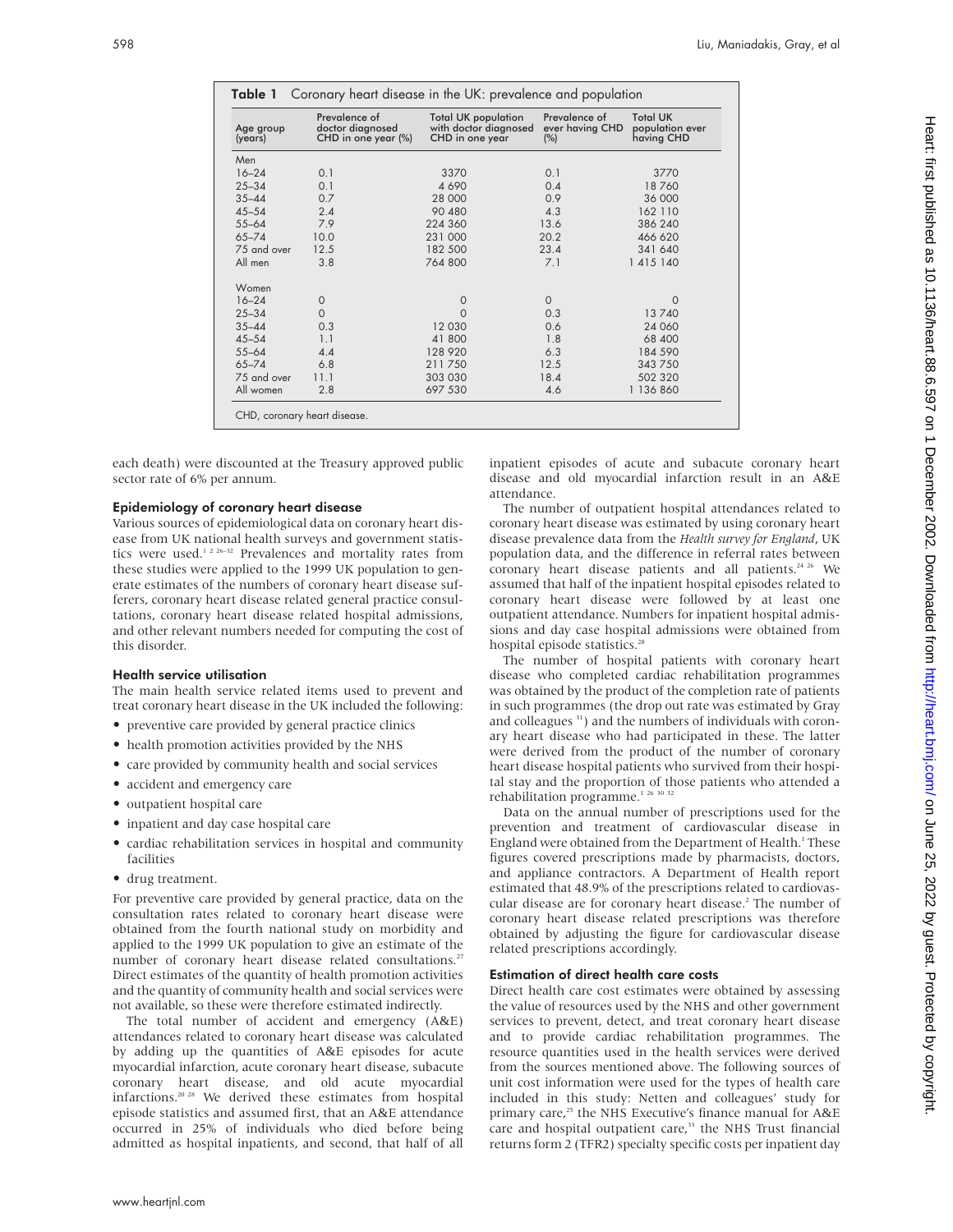| Table 2 Cost of coronary heart disease |  |  |
|----------------------------------------|--|--|
|----------------------------------------|--|--|

| Type of resource used                           | Unit of measurement                                          | Units of resources<br>consumed | Average unit<br>$cost(\tilde{\mathbf{f}})$ | Total cost<br>(million £s) | Sources of data used<br>(reference number) |
|-------------------------------------------------|--------------------------------------------------------------|--------------------------------|--------------------------------------------|----------------------------|--------------------------------------------|
| Direct health care cost                         |                                                              |                                |                                            |                            |                                            |
| Prevention                                      |                                                              |                                |                                            | 12.60                      | 20                                         |
| Primary care                                    | Doctor consultations at clinic                               | 2 138 948                      | 12.74                                      | 18.50                      | 25, 27                                     |
|                                                 | Doctor consultations at home                                 | 485 901                        | 60.00                                      | 29.15                      | 25, 27                                     |
|                                                 | Nurse consultations at clinic                                | 49 800                         | 10.00                                      | 0.50                       | 25, 27                                     |
|                                                 | Nurse consultations at home                                  | 29766                          | 22.00                                      | 0.65                       | 25, 27                                     |
| Accident and emergency dept                     | Attendances                                                  | 297 447                        | 55.60                                      | 16.54                      | 28, 33                                     |
| Hospital outpatient care                        | Attendances                                                  | 457703                         | 72.79                                      | 33.32                      | 24, 26, 33                                 |
| Hospital inpatient care                         | Inpatient bed days                                           | 1 967 985                      | 466.08                                     | 917.25                     | 28, 34                                     |
| Hospital day case                               | Day cases                                                    | 54 530                         | 293.50                                     | 16.00                      | 28, 34                                     |
| Drug treatment                                  | Prescriptions                                                | 53 457 249                     | 8.90                                       | 558.17                     | 1, 2                                       |
|                                                 | Dispensing                                                   | 53 457 249                     | 1.54                                       | 24.20                      | 1, 2, 35                                   |
| Cardiac rehabilitation                          | Rehabilitation programmes<br>completed                       | 48 246                         | 501.51                                     | 28.40                      | 1, 26, 30, 31, 32                          |
| Community health/social                         |                                                              |                                |                                            | 74.80                      | $\overline{2}$                             |
| services<br>Direct health care cost<br>subtotal |                                                              |                                |                                            | 1730.07                    |                                            |
| <b>Productivity loss</b>                        |                                                              |                                |                                            |                            |                                            |
| Mortality                                       | Working years lost (men)                                     | 135 066                        | 22 706                                     | 653.36                     | 24, 39, 40                                 |
|                                                 | Working years lost (women)                                   | 15 499                         | 16023                                      | 47.84                      | 39, 40                                     |
| Morbidity                                       | Certified incapacity days from<br><b>CHD</b>                 | 65 400 000                     | 79.77                                      | 2207.51                    | 39, 41                                     |
| <b>Productivity loss subtotal</b>               |                                                              |                                |                                            | 2908.71                    |                                            |
| Informal care cost                              |                                                              |                                |                                            |                            |                                            |
| Hours of informal care for CHD                  | Hours of caring by economically<br>active carers per annum   | 29 550 000                     | 8.32                                       | 245.94                     | 36, 37, 39                                 |
|                                                 | Hours of caring by economically<br>inactive carers per annum | 378 870 000                    | 5.73                                       | 2170.51                    | 36, 37, 39                                 |
| Informal care cost subtotal                     |                                                              |                                |                                            | 2416.51                    |                                            |
| Total economic burden                           |                                                              |                                |                                            | 7055.29                    |                                            |

for hospital inpatient care and day case care,<sup>34</sup> Gray and colleagues' study for cardiac rehabilitation,<sup>31</sup> and the Department of Health's estimates for average drug costs<sup>1</sup> and average costs of dispensing per prescription.<sup>35</sup> The values of resources consumed were derived by combining resource quantities used in the health services and their unit costs. Estimates of the quantities and unit costs of health promotion activities and community and social services were not available, so aggregate cost estimates were used instead.<sup>2 20</sup>

#### Estimation of direct non-health service costs

The number of hours of informal care (not included as part of direct health care costs) was estimated by using: first, the number of people with long standing physical conditions; second, the number of informal carers; third, the prevalence of informal care by age group of dependents with long standing conditions; and fourth, the number of hours of informal care for coronary heart disease per week for all age groups. The data for these items were obtained from a Department of Health study on informal care<sup>36</sup> and the Office of Population Censuses and Surveys.<sup>37</sup> The cost of coronary heart disease related informal care was estimated using Posnett and Jan's method for measuring the opportunity cost of unpaid inputs.38 The average net hourly wage was applied to informal care provided by carers under 65 who were economically active and in employment.<sup>39</sup> The average net wage per hour for caring services was applied for care provided by carers who were above 65 years of age, economically inactive, or unemployed.

## Estimation of productivity costs

Productivity cost items used in this study included forgone earnings related to mortality and morbidity attributable to coronary heart disease. There are various ways of calculating this. In the first instance, the productivity loss from mortality

attributable to coronary heart disease was estimated by calculating the sum of the age and sex specific products of the following:

- $\bullet$  the 1999 average annual earnings of workers<sup>39</sup>
- the average economic activity rate in 1999<sup>24</sup>
- $\bullet$  the unemployment rate<sup>24</sup>
- the number of remaining working years to estimate the likely earnings that an individual who died in 1999 would otherwise have received from paid employment (it was assumed that among those who died, men would have worked to the age of 65 and women to the age of 60 had they not died)
- the number of coronary heart disease related deaths.<sup>40</sup>

The productivity loss of coronary heart disease related morbidity was then estimated by multiplying the number of certified days off work from coronary heart disease<sup>41</sup> by the mean daily earnings of UK workers in 1999.<sup>39</sup>

However, the total productivity loss as computed above is likely to be an upper limit to the "real" production loss from coronary heart disease and can be accurate only if absent workers with coronary heart disease are not replaced at work, which is unlikely. An alternative approach is to estimate the "friction period"—that is, the period of employees' absence from work before the employer replaces them with other workers. This is estimated to be about 90 days in the UK.<sup>42</sup> It has been calculated that each spell of incapacity to work in this country lasts for 232 days on average.<sup>4</sup> The friction period adjusted productivity loss is then obtained by multiplying the unadjusted productivity loss estimate by the friction period and then dividing this product by the average duration of each spell of work incapacity. This friction adjusted estimate of productivity costs is also reported in this study.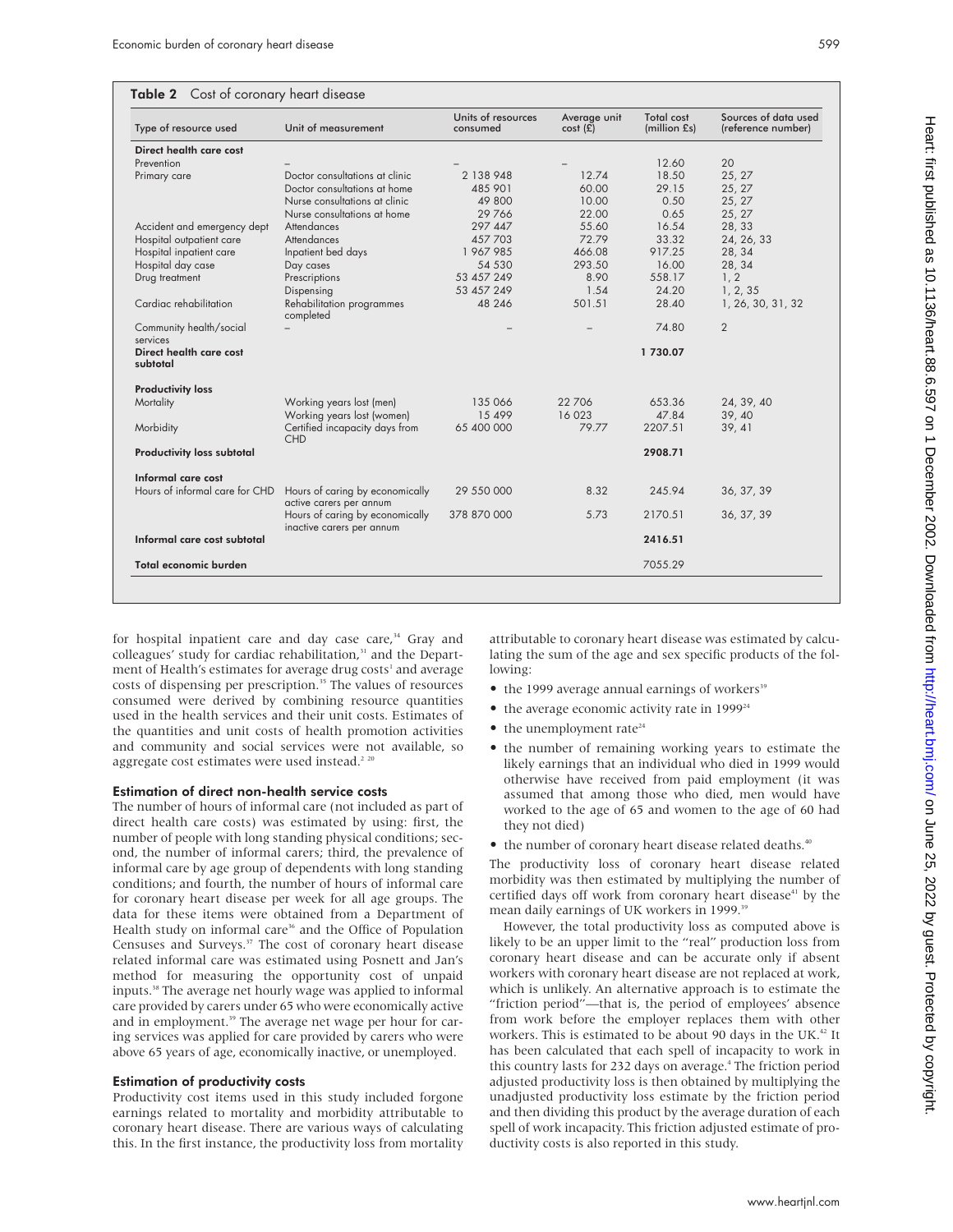

Figure 1 Sensitivity of direct health care cost to 20% changes in key factors.

### Sensitivity analysis

Because a range of sources and assumptions was used, there is inevitably some uncertainty in the estimated costs of coronary heart disease. Sensitivity analysis was therefore conducted. The effects of 20% changes in the baseline resource quantities, unit costs, total costs, and other key data on direct health care costs, informal care costs, and productivity loss were tested. The effects of changes in discount rates on productivity cost were assessed by using rates of 2% and 10%. In addition to the one way sensitivity analysis described above, we tested the effect of 20% changes in all unit costs simultaneously. As the number of A&E attendances was estimated using two subjective assumptions made by us, the effect of 40% changes simultaneously in both factors was tested.

## Comparison of coronary heart disease costs with costs of other diseases

The UK costs of selected illnesses from other studies were compared with cost estimates of coronary heart disease obtained from this study.<sup>4-18</sup> These studies referred to different base years, so the reported costs were all recalculated in 1999 prices to improve comparability. The costs of coronary heart disease in selected industrialised countries were compared with UK estimates from our study. Cost estimates from different countries $43-47$  (personal communication with the Swedish Heart Foundation) were recalculated in 1999 prices, converted to sterling using purchasing power parity exchange rates, and presented as costs per 100 000 persons to take into account the different population sizes of the countries compared. Purchasing power parity exchange rates are used to ensure that cost estimates are comparable between countries in terms of the purchasing power of the different currencies.

## RESULTS

#### Prevalence of coronary heart disease

Table 1 shows a selection of the epidemiological data used to estimate coronary heart disease costs in this study. The *Health survey for England* indicated that the prevalences of coronary heart disease in 12 months (heart attack or angina in the past year) were 3.8% for men and 2.8% for women, and increased with increasing age in both sexes.<sup>26</sup> Extrapolating these estimates to the UK population, an estimated 765 000 men and 698 000 women had experienced a coronary heart disease event in the past year, with those aged 55 and above accounting for 88% of cases. The prevalences of "ever having had coronary heart disease" were 7.1% for men and 4.6% for women.<sup>26</sup> When extrapolated to the UK population, an estimated 1.42 million men and 1.14 million women have a history of doctor diagnosed coronary heart disease.

#### Direct health care costs of coronary heart disease

The total direct health care costs of coronary heart disease in 1999 came to £1.73 billion (table 2). The major costs were those used for hospital inpatient care, which accounted for £917 million (or 53% of the total) and drug treatment, which accounted for £558 million (or 32% of the total). Rehabilitation and community care, prevention and primary care, and A&E and outpatient care accounted for 7.4%, 3.6%, and 2.9%, respectively, of total direct costs. People aged 65 years and above and men utilised 63% and 52% of total expenditure, respectively (results not shown).

## Informal care cost

An estimated 401 000 people provided informal care to coronary heart disease patients in the UK (result not shown), and about 408 million hours were used to care for them (table 2). Informal care of coronary heart disease sufferers was estimated to cost £2.42 billion.

#### Productivity cost

The results showed that about 150 565 working years were lost from deaths from coronary heart disease in England and Wales (table 2); 71% of these working years lost were from deaths in men in the 45–64 year age range. The mortality cost of coronary heart disease in the UK was estimated to be about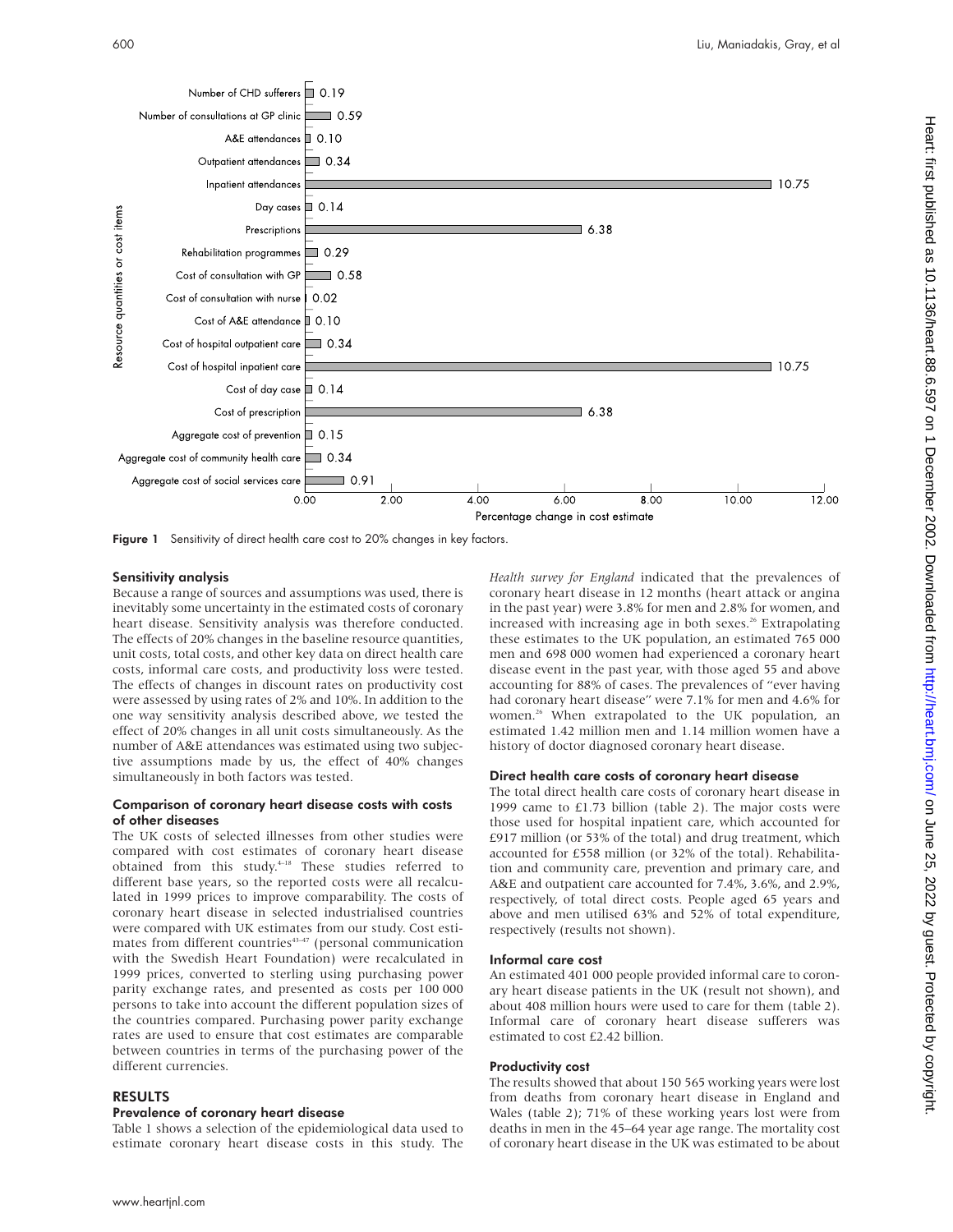

Figure 2 Sensitivity of total employment cost to 20% changes in key factors.

£1.81 billion (of which £1.68 billion can be attributed to men and £0.123 billion to women), after adjustments for economic activity, unemployment, and differential timing. After adjusting for the friction period, a lower bound estimate of £701.2 million was obtained (£653.4 million for men and £47.8 million for women). There were 65.4 million working days lost because of incapacity resulting from coronary heart disease in the UK (table 2). Multiplying the number of working days lost by the average daily earnings for 1999 (£79.77) provided a morbidity cost estimate of £5.21 billion. After adjustment for the friction period, a lower bound estimate of £2.21 billion was obtained (£1.93 billion for men and £0.27 billion for women). A total production cost estimate of £2.91 billion was derived from the sum of the friction period adjusted cost estimates for mortality and morbidity.

## Sensitivity analysis

Overall, the baseline estimates of direct health care cost, productivity loss, and informal care cost related to coronary heart disease were not very sensitive to changes in the employed data (figs 1 and 2). Because of their relative size, fig 1 shows that changes in assumptions about prescriptions and the baseline volume and unit costs of inpatient care produced the largest variations in the baseline estimate of total direct health care cost (±6.38% and ±10.75% respectively). The estimate ranged from £1.47 billion to £1.83 billion with a 20% change in the volume or unit costs of inpatient cases. Similarly, the total cost estimate varied between £1.55 billion and £1.76 billion, with a 20% change in the volume or unit costs of prescriptions. Changes in the rest of the employed data had very small effects on the baseline direct health care cost estimate (range 0.02–0.91%).

| Disease group                               | Direct health<br>care cost<br>$(E \text{ million})$ | Productivity loss and/or<br>informal care cost<br>$(E \text{ million})$ | <b>Total costs</b><br>$(E \text{ million})$ | Source                                        |  |
|---------------------------------------------|-----------------------------------------------------|-------------------------------------------------------------------------|---------------------------------------------|-----------------------------------------------|--|
| Coronary heart disease*                     | 1730                                                | 5325                                                                    | 7055                                        | Present study                                 |  |
| Back pain*                                  | 1673                                                | 5143                                                                    | 6816                                        | Maniadakis and Gray 2000 <sup>4</sup>         |  |
| Rheumatoid arthritis                        | 969                                                 | 1049                                                                    | 2018                                        | McIntosh 19967                                |  |
| Alzheimer's disease                         | 1993                                                |                                                                         | 1993                                        | Gray and Fenn 1993 <sup>12</sup>              |  |
| Lower respiratory tract infections          | 1825                                                |                                                                         | 1825                                        | Guest and Morris 1996 <sup>6</sup>            |  |
| Stroke                                      | 1655                                                |                                                                         | 1655                                        | Dale 1989 <sup>16</sup>                       |  |
| <b>Diabetes</b>                             | 1304                                                |                                                                         | 1304                                        | Laing and Williams 1989 <sup>18</sup>         |  |
| Arthritis                                   | 978                                                 | C                                                                       | 978                                         | Wyles 1992 <sup>13</sup>                      |  |
| Multiple sclerosis                          | 85                                                  | 452                                                                     | 536                                         | Holmes et al 1994 <sup>17</sup>               |  |
| Migraine                                    | 45                                                  | 378                                                                     | 424                                         | Bosanquet and Zammit-Lucia 1990 <sup>14</sup> |  |
| Deep vein thrombosis and pulmonary embolism | 386                                                 |                                                                         | 386                                         | Griffin 1996 <sup>5</sup>                     |  |
| Depression                                  | 366                                                 |                                                                         | 366                                         | Jonsson and Bebbington 1994 <sup>10</sup>     |  |
| Insulin dependent diabetes mellitus         | 273                                                 |                                                                         | 273                                         | Gray et al 1995 <sup>8</sup>                  |  |
| Critical limb ischaemia                     | 269                                                 | 0                                                                       | 269                                         | Hart and Guest 1995 <sup>9</sup>              |  |
| Epilepsy                                    | 235                                                 | 0                                                                       | 235                                         | Griffin and Wyles 1991 <sup>15</sup>          |  |
| Benign prostatic hyperplasia                | 134                                                 | 21                                                                      | 155                                         | Drummond et al 1993 <sup>11</sup>             |  |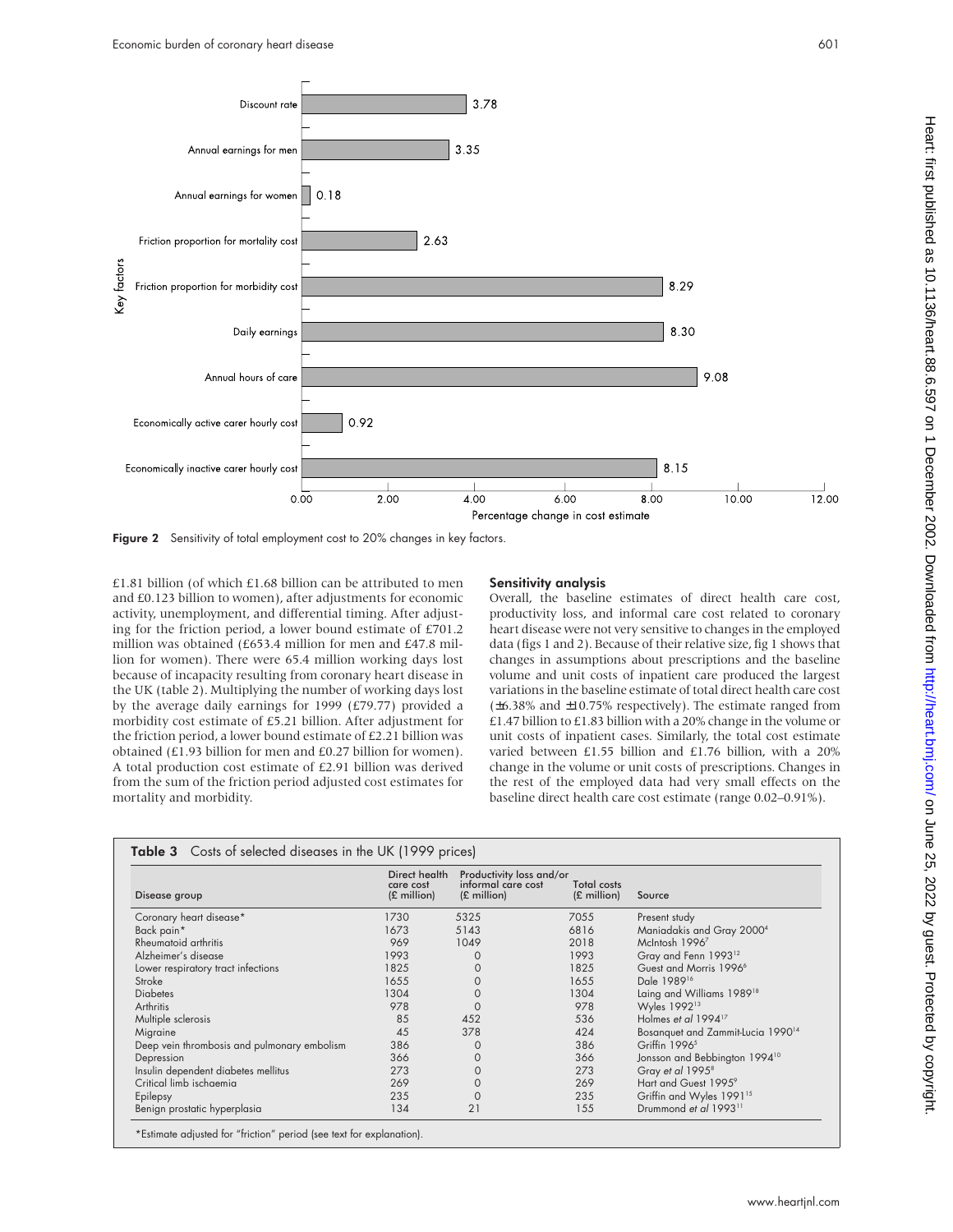Figure 3 Expenditure on coronary heart disease per 100 000 persons in selected OECD countries.



Figure 2 shows that the total productivity/informal care cost estimate was moderately sensitive to 20% changes in annual hours of care (±9.08%), average daily earnings (±8.30%), friction proportion for morbidity cost (±8.29%), and hourly cost of economically inactive carers (±8.15%). Changes in the rest of the key data showed small effects on the baseline (range  $0.18 - 3.78\%$ ).

The simultaneous change of 20% in all unit costs resulted in direct health care cost estimates varying from £1.66 billion to £1.80 billion (±3.9% change from the baseline estimate), and productivity/informal care varying from £4.26 billion to £6.40 billion (±7.9% change from the baseline estimate). The effect of 40% changes simultaneously in assumptions used to derive A&E cost estimates resulted in a ±28.2% change in the baseline estimate for A&E costs but only a ±0.27% change in the baseline estimate for direct health care costs.

## Cost of coronary heart disease compared with other diseases and other countries

A comparison of coronary heart disease cost with other cost of illness studies showed that coronary heart disease generated the largest overall economic burden (table 3). The disease was the fourth highest in terms of its direct health care cost and the largest in terms of the indirect costs it generates. The expenditure for the prevention, detection, treatment, and rehabilitation of coronary heart disease is much lower than the production losses it generates.

Of the countries compared, the UK ranked the lowest for direct health care costs and the second lowest for productivity/ informal care costs (fig 3). Productivity/informal costs were almost four times higher than direct health care costs in the UK.

## **DISCUSSION**

In this study we estimate that the total cost of illness associated with coronary heart disease in the UK is £7.06 billion per annum. Previous estimates of the economic burden of coronary heart disease ranged from £775 million to £1.5 billion in the UK.19–22 These estimates differed substantially from ours because they were less comprehensive in the range of cost items included, and productivity and informal care costs were not considered.

In our comparisons of the costs of selected diseases in the UK, it was obvious that the estimates of economic burdens showed great variation between diseases. Many cost of illness studies focused on primary and hospital care, with relatively little emphasis on the measurement of productivity costs, informal care, and out of pocket expenses. Coronary heart disease is the most costly of the diseases compared in the UK, with productivity and informal care costs considerably

exceeding direct health care costs. The comparisons also showed that the economic costs of coronary heart disease and back pain are much higher than other diseases that have been evaluated. Although some of the cost of illness studies are now rather dated, we have recalculated all cost estimates to 1999 prices to improve comparability between studies. However, the comparisons must still be treated with caution, because for most of the studies neither productivity nor informal costs were measured. Although our international comparison of coronary heart disease costs is not comprehensive, it does indicate that direct health care costs in the UK are low among the industrialised countries compared.

Our analysis of coronary heart disease cost took into account the duration of life lost, the duration of sickness, and the number of people suffering from the disease. The implicit assumption is made here that all the years lost attributable to the disease were years lived in a state of full health, and reductions in the quality of life of coronary heart disease patients were not assessed. This could in principle be done using quality adjusted life years, healthy year equivalents, or disability adjusted life years to adjust the duration of life for the quality of years lived, but because of a lack of available information, only length of life was considered in our study.<sup>48</sup>

In the one way sensitivity analysis, our direct health care cost estimate was most sensitive to assumptions concerning prescriptions and volume and unit costs of inpatient care, but even a 20% change in these items resulted in only moderate changes in the coronary heart disease cost estimate. The total employment cost estimate was moderately sensitive to 20% changes in annual hours of care, average daily earnings, friction proportion for morbidity cost, and hourly cost of economically inactive carers. We note that these data were obtained from reliable sources and thus are unlikely to deviate by up to 20%. The analysis could be refined, for example, through surveys which measure out of pocket expenses and which estimate more accurately the outpatient attendances by coronary heart disease sufferers after an inpatient hospital episode, and coronary heart disease related attendances at A&E departments. Updated and better estimates of the prevalence of coronary heart disease related informal care are also needed.

Some may argue that one way sensitivity analysis could substantially underestimate the uncertainty in cost of illness estimates. To address this concern, the effect of our simultaneous change of all unit costs by ±20% resulted in moderate changes in our estimates of direct health care cost and productivity/informal care costs, with the lower bound estimates still exerting a considerable cost on the health services and society. In addition, the simultaneous effect of 40%